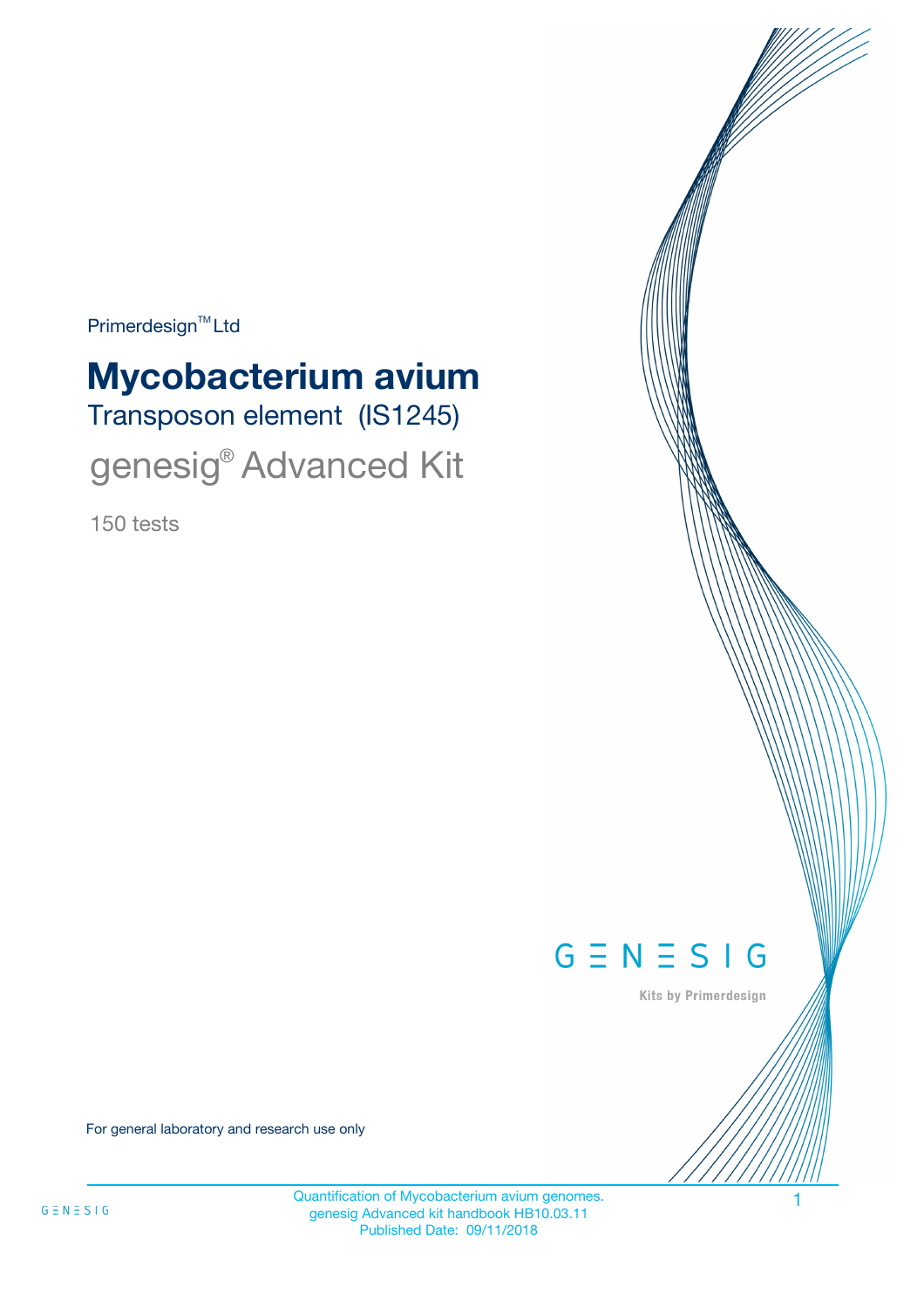## Introduction to Mycobacterium avium

Mycobacterium avium is a on-motile, rod-shaped Gram-positive bacterium with a single chromosome of around 5.5M nucleotides in length and plasmids which vary between strains.

Inhalation or ingestion of the bacterium allows entry to the respiratory or gastrointestinal tract respectively. The bacteria are engulfed by phagocytes but due to their tolerance to varying pH levels, are able to multiply within this environment and eventually kill the phagocyte, bursting the cell and are subsequently freed to enter the blood stream. This occurs especially in individuals with a suppressed immune system.

Infection with Mycobacterium avium in immunocompromised individuals leads to symptoms including fever, fatigue and weight loss with abdominal pain or pulmonary symptoms such as chest pain depending on the site of infection. Infection of individuals without reduced immunity can also be seen as lymph infection resulting in swelling.

Mycobacterium avium is resistant to many commonly used antibiotics as well as bleach and other disinfectants. This reduces the number of drugs that can be used against Mycobacterium avium infections with treatment usually comprising a multi-drug therapy over 12 months.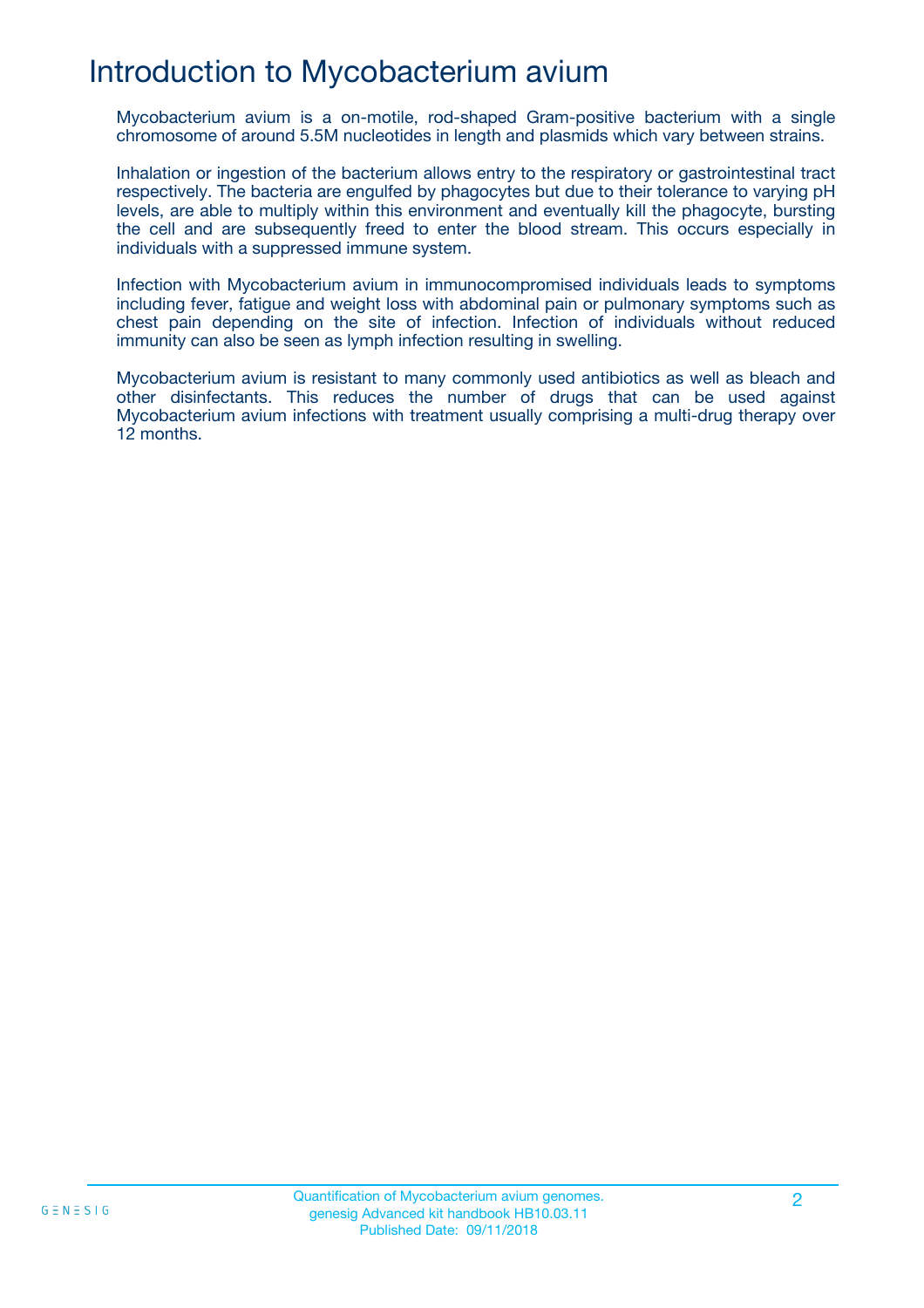# **Specificity**

The Primerdesign genesig Kit for Mycobacterium avium (M.avium) genomes is designed for the in vitro quantification of M.avium genomes. The kit is designed to have a broad detection profile. Specifically, the primers represent 100% homology with over 95% of the NCBI database reference sequences available at the time of design.

The dynamics of genetic variation means that new sequence information may become available after the initial design. Primerdesign periodically reviews the detection profiles of our kits and when required releases new versions.

This kit also detects Mycobacterium kansasii and Mycobacterium vanbaalenii.

If you require further information, or have a specific question about the detection profile of this kit then please send an e.mail to enquiry@primerdesign.co.uk and our bioinformatics team will answer your question.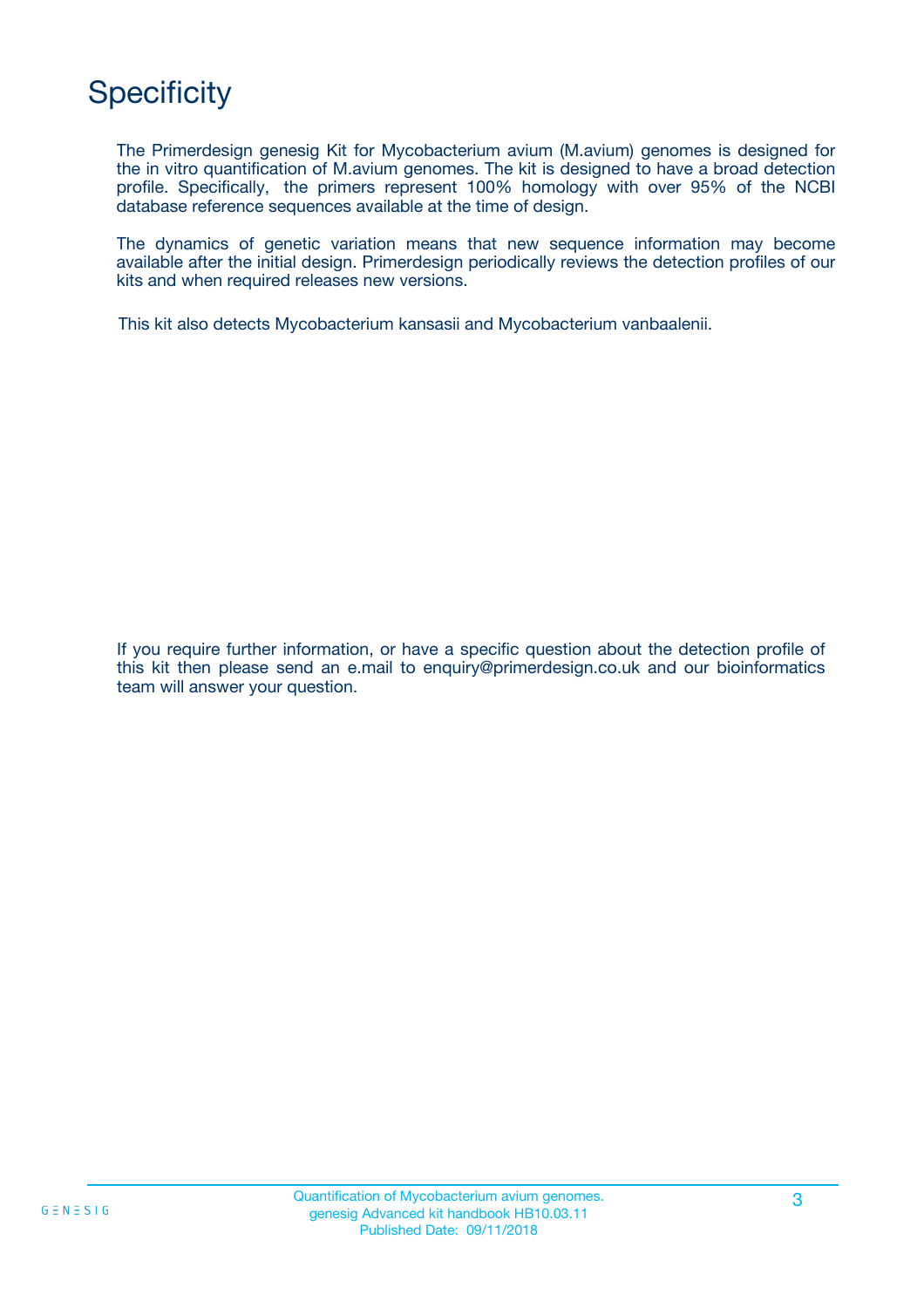## Kit contents

- **M.avium specific primer/probe mix (150 reactions BROWN)** FAM labelled
- **M.avium positive control template (for Standard curve RED)**
- **Internal extraction control primer/probe mix (150 reactions BROWN)** VIC labelled as standard
- **Internal extraction control DNA (150 reactions BLUE)**
- **Endogenous control primer/probe mix (150 reactions BROWN)** FAM labelled
- **RNase/DNase free water (WHITE)** for resuspension of primer/probe mixes
- **Template preparation buffer (YELLOW)** for resuspension of internal control template, positive control template and standard curve preparation

### Reagents and equipment to be supplied by the user

#### **Real-time PCR Instrument**

#### **Extraction kit**

This kit is recommended for use with genesig Easy DNA/RNA extraction kit. However, it is designed to work well with all processes that yield high quality RNA and DNA with minimal PCR inhibitors.

#### **oasig**TM **lyophilised or Precision**®**PLUS 2X qPCR Master Mix**

This kit is intended for use with oasig or PrecisionPLUS2X qPCR Master Mix.

**Pipettors and Tips**

**Vortex and centrifuge**

#### **Thin walled 1.5 ml PCR reaction tubes**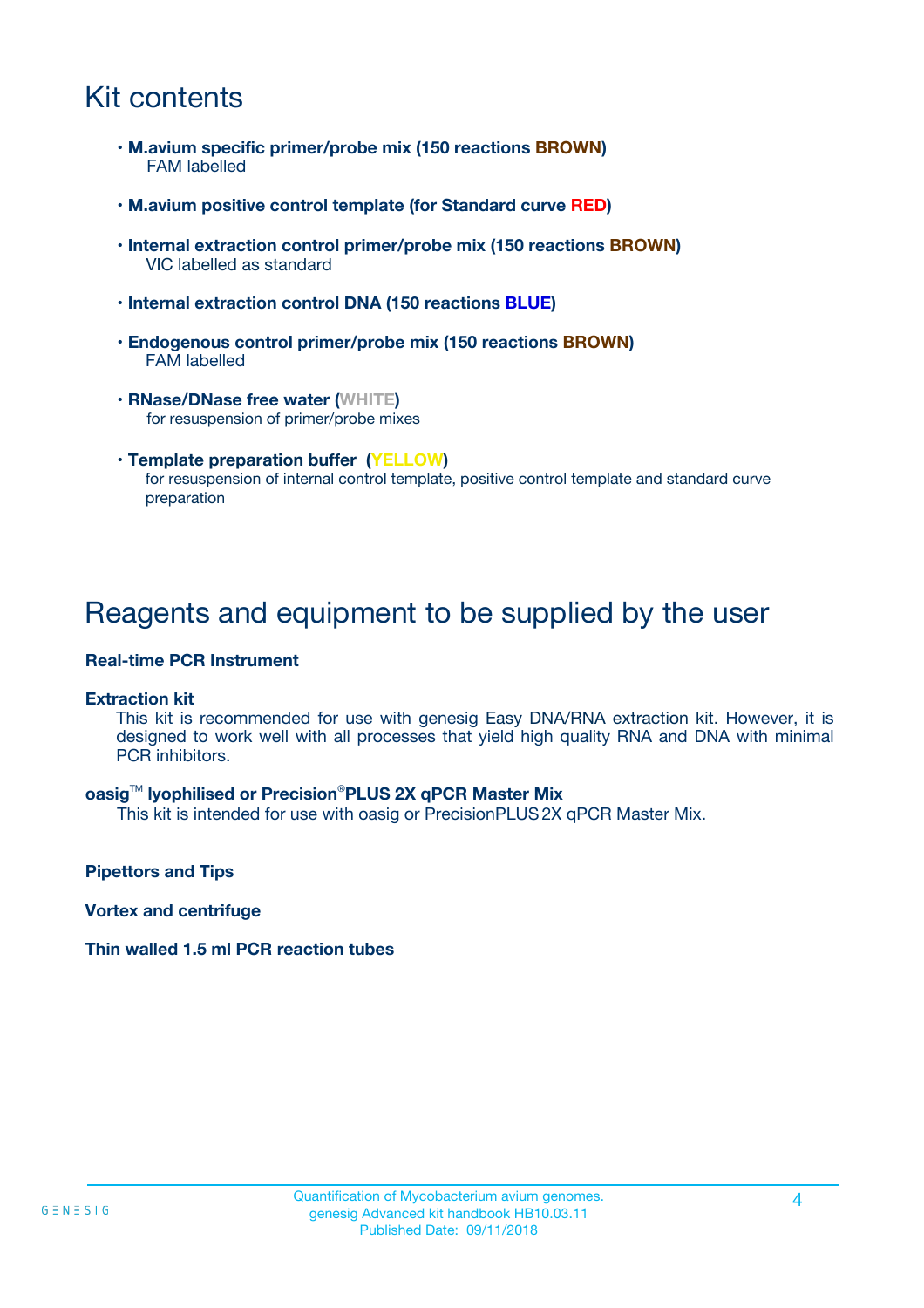### Kit storage and stability

This kit is stable at room temperature but should be stored at -20ºC on arrival. Once the lyophilised components have been resuspended they should not be exposed to temperatures above -20°C for longer than 30 minutes at a time and unnecessary repeated freeze/thawing should be avoided. The kit is stable for six months from the date of resuspension under these circumstances.

If a standard curve dilution series is prepared this can be stored frozen for an extended period. If you see any degradation in this serial dilution a fresh standard curve can be prepared from the positive control.

Primerdesign does not recommend using the kit after the expiry date stated on the pack.

### Suitable sample material

All kinds of sample material suited for PCR amplification can be used. Please ensure the samples are suitable in terms of purity, concentration, and DNA integrity (An internal PCR control is supplied to test for non specific PCR inhibitors). Always run at least one negative control with the samples. To prepare a negative-control, replace the template DNA sample with RNase/DNase free water.

### Dynamic range of test

Under optimal PCR conditions genesig M.avium detection kits have very high priming efficiencies of >95% and can detect less than 100 copies of target template.

## Notices and disclaimers

This product is developed, designed and sold for research purposes only. It is not intended for human diagnostic or drug purposes or to be administered to humans unless clearly expressed for that purpose by the Food and Drug Administration in the USA or the appropriate regulatory authorities in the country of use. During the warranty period Primerdesign genesig detection kits allow precise and reproducible data recovery combined with excellent sensitivity. For data obtained by violation to the general GLP guidelines and the manufacturer's recommendations the right to claim under guarantee is expired. PCR is a proprietary technology covered by several US and foreign patents. These patents are owned by Roche Molecular Systems Inc. and have been sub-licensed by PE Corporation in certain fields. Depending on your specific application you may need a license from Roche or PE to practice PCR. Additional information on purchasing licenses to practice the PCR process may be obtained by contacting the Director of Licensing at Roche Molecular Systems, 1145 Atlantic Avenue, Alameda, CA 94501 or Applied Biosystems business group of the Applera Corporation, 850 Lincoln Centre Drive, Foster City, CA 94404. In addition, the 5' nuclease assay and other homogeneous amplification methods used in connection with the PCR process may be covered by U.S. Patents 5,210,015 and 5,487,972, owned by Roche Molecular Systems, Inc, and by U.S. Patent 5,538,848, owned by The Perkin-Elmer Corporation.

# Trademarks

Primerdesign™ is a trademark of Primerdesign Ltd.

genesig $^\circledR$  is a registered trademark of Primerdesign Ltd.

The PCR process is covered by US Patents 4,683,195, and 4,683,202 and foreign equivalents owned by Hoffmann-La Roche AG. BI, ABI PRISM® GeneAmp® and MicroAmp® are registered trademarks of the Applera Genomics (Applied Biosystems Corporation). BIOMEK® is a registered trademark of Beckman Instruments, Inc.; iCycler™ is a registered trademark of Bio-Rad Laboratories, Rotor-Gene is a trademark of Corbett Research. LightCycler™ is a registered trademark of the Idaho Technology Inc. GeneAmp®, TaqMan® and AmpliTaqGold® are registered trademarks of Roche Molecular Systems, Inc., The purchase of the Primerdesign™ reagents cannot be construed as an authorization or implicit license to practice PCR under any patents held by Hoffmann-LaRoche Inc.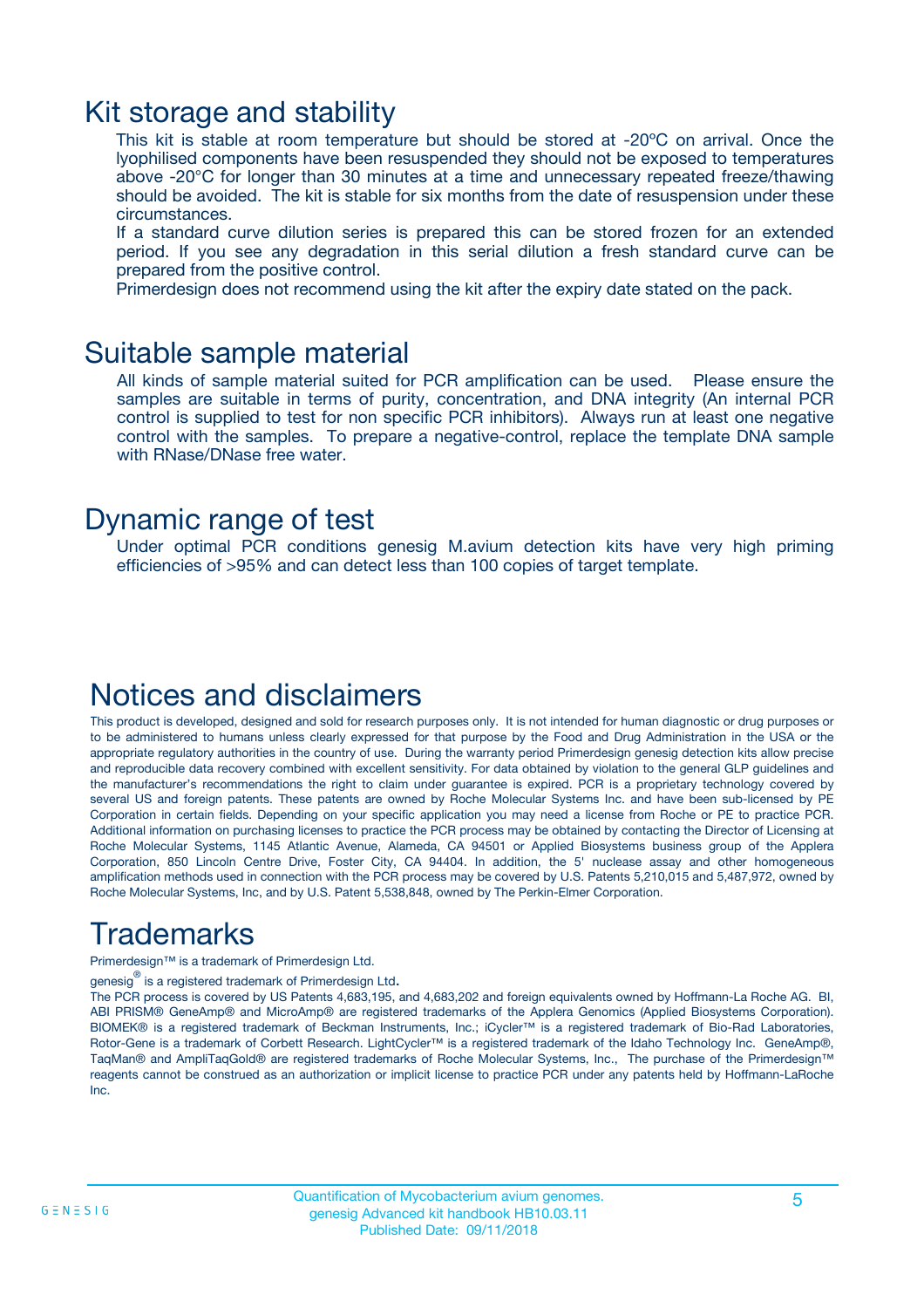### Principles of the test

#### **Real-time PCR**

A M.avium specific primer and probe mix is provided and this can be detected through the FAM channel.

The primer and probe mix provided exploits the so-called TaqMan® principle. During PCR amplification, forward and reverse primers hybridize to the M.avium DNA. A fluorogenic probe is included in the same reaction mixture which consists of a DNA probe labeled with a 5`-dye and a 3`-quencher. During PCR amplification, the probe is cleaved and the reporter dye and quencher are separated. The resulting increase in fluorescence can be detected on a range of qPCR platforms.

#### **Positive control**

For copy number determination and as a positive control for the PCR set up, the kit contains a positive control template. This can be used to generate a standard curve of M.avium copy number / Cq value. Alternatively the positive control can be used at a single dilution where full quantitative analysis of the samples is not required. Each time the kit is used, at least one positive control reaction must be included in the run. A positive result indicates that the primers and probes for detecting the target M.avium gene worked properly in that particular experimental scenario. If a negative result is obtained the test results are invalid and must be repeated. Care should be taken to ensure that the positive control does not contaminate any other kit component which would lead to false-positive results. This can be achieved by handling this component in a Post PCR environment. Care should also be taken to avoid cross-contamination of other samples when adding the positive control to the run. This can be avoided by sealing all other samples and negative controls before pipetting the positive control into the positive control well.

#### **Negative control**

To validate any positive findings a negative control reaction should be included every time the kit is used. For this reaction the RNase/DNase free water should be used instead of template. A negative result indicates that the reagents have not become contaminated while setting up the run.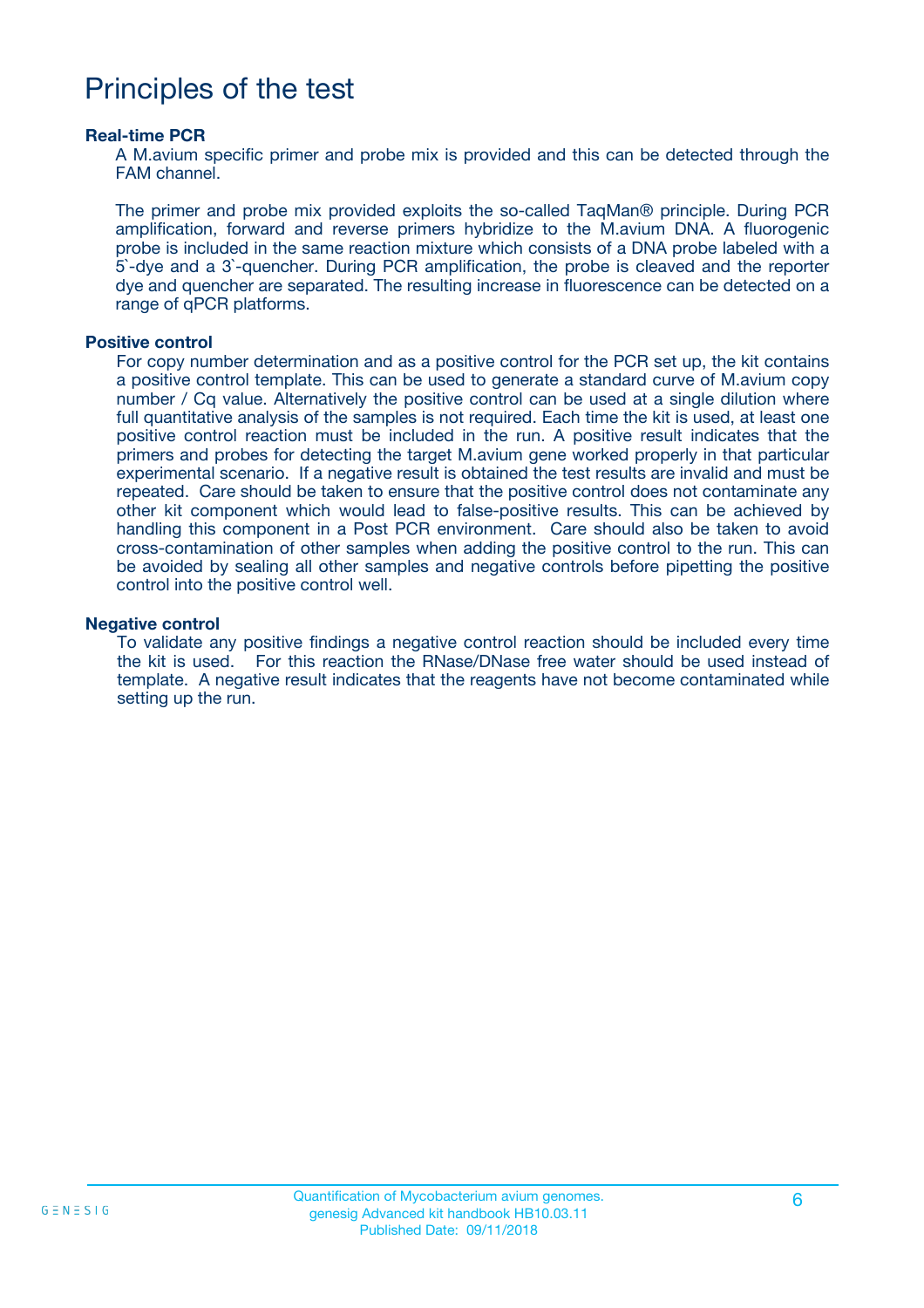#### **Internal DNA extraction control**

When performing DNA extraction, it is often advantageous to have an exogenous source of DNA template that is spiked into the lysis buffer. This control DNA is then co-purified with the sample DNA and can be detected as a positive control for the extraction process. Successful co-purification and qPCR for the control DNA also indicates that PCR inhibitors are not present at a high concentration.

A separate primer and probe mix are supplied with this kit to detect the exogenous DNA using qPCR. The primers are present at PCR limiting concentrations which allows multiplexing with the target sequence primers. Amplification of the control DNA does not interfere with detection of the M.avium target DNA even when present at low copy number. The Internal control is detected through the VIC channel and gives a Cq value of 28+/-3.

#### **Endogenous control**

To confirm extraction of a valid biological template, a primer and probe mix is included to detect an endogenous gene. Detection of the endogenous control is through the FAM channel and it is NOT therefore possible to perform a multiplex with the M.avium primers. A poor endogenous control signal may indicate that the sample did not contain sufficient biological material.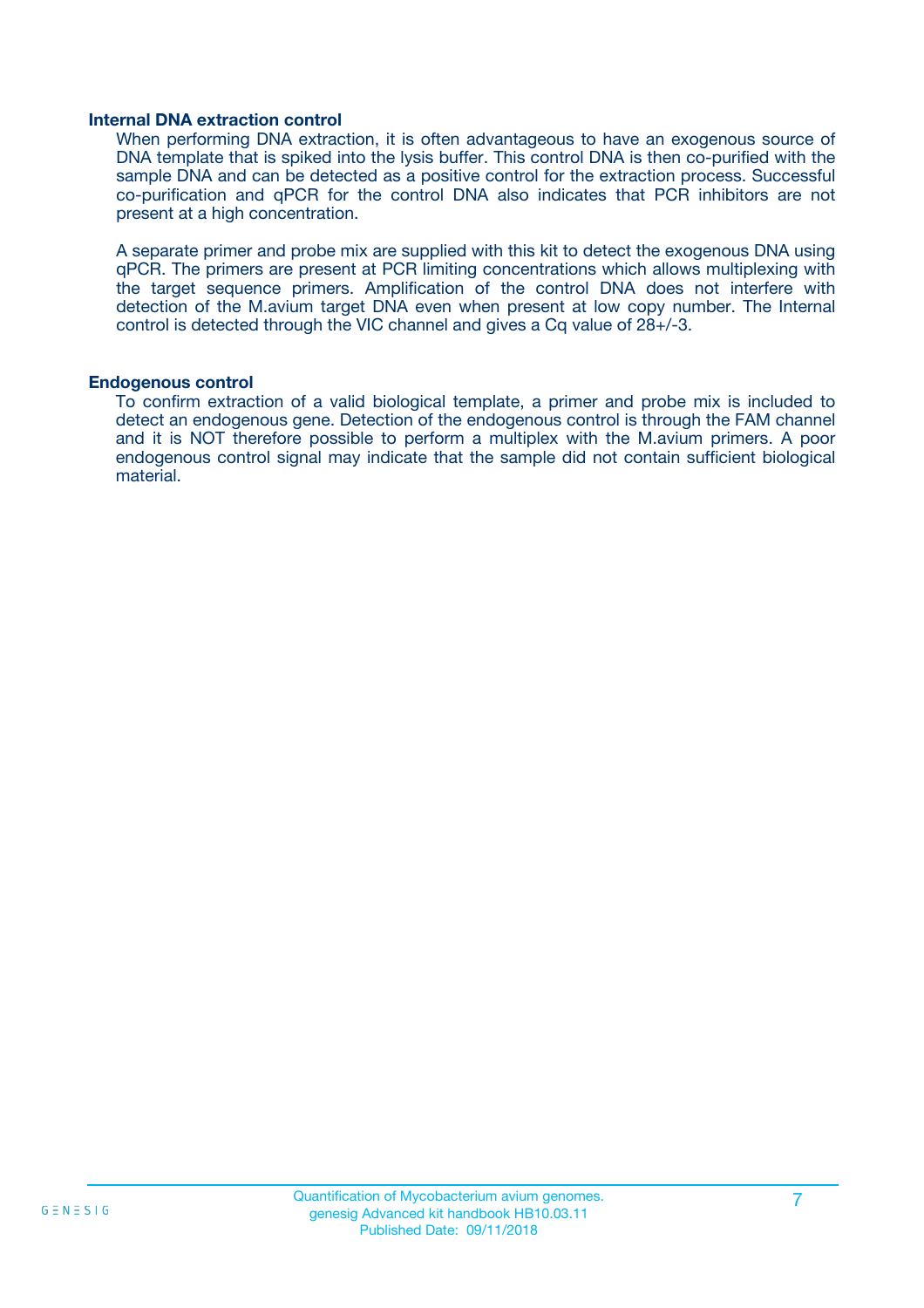### Resuspension protocol

To minimize the risk of contamination with foreign DNA, we recommend that all pipetting be performed in a PCR clean environment. Ideally this would be a designated PCR lab or PCR cabinet. Filter tips are recommended for all pipetting steps.

- **1. Pulse-spin each tube in a centrifuge before opening.** This will ensure lyophilised primer and probe mix is in the base of the tube and is not spilt upon opening the tube.
- **2. Resuspend the primer/probe mixes in the RNase/DNase free water supplied, according to the table below:**

To ensure complete resuspension, vortex each tube thoroughly.

| Component - resuspend in water                       |          |  |
|------------------------------------------------------|----------|--|
| <b>Pre-PCR pack</b>                                  |          |  |
| M.avium primer/probe mix (BROWN)                     | $165$ µ  |  |
| Internal extraction control primer/probe mix (BROWN) | $165$ µl |  |
| Endogenous control primer/probe mix (BROWN)          | 165 µl   |  |

**3. Resuspend the internal control template and positive control template in the template preparation buffer supplied, according to the table below:** To ensure complete resuspension, vortex each tube thoroughly.

| Component - resuspend in template preparation buffer |  |  |  |
|------------------------------------------------------|--|--|--|
| <b>Pre-PCR heat-sealed foil</b>                      |  |  |  |
| Internal extraction control DNA (BLUE)               |  |  |  |
| <b>Post-PCR heat-sealed foil</b>                     |  |  |  |
| M.avium Positive Control Template (RED) *            |  |  |  |

\* This component contains high copy number template and is a VERY significant contamination risk. It must be opened and handled in a separate laboratory environment, away from the other components.

### DNA extraction

The internal extraction control DNA can be added either to the DNA lysis/extraction buffer or to the DNA sample once it has been resuspended in lysis buffer.

**DO NOT add the internal extraction control DNA directly to the unprocessed biological sample as this will lead to degradation and a loss in signal.**

- **1. Add 4µl of the Internal extraction control DNA (BLUE) to each sample in DNA lysis/extraction buffer per sample.**
- **2. Complete DNA extraction according to the manufacturers protocols.**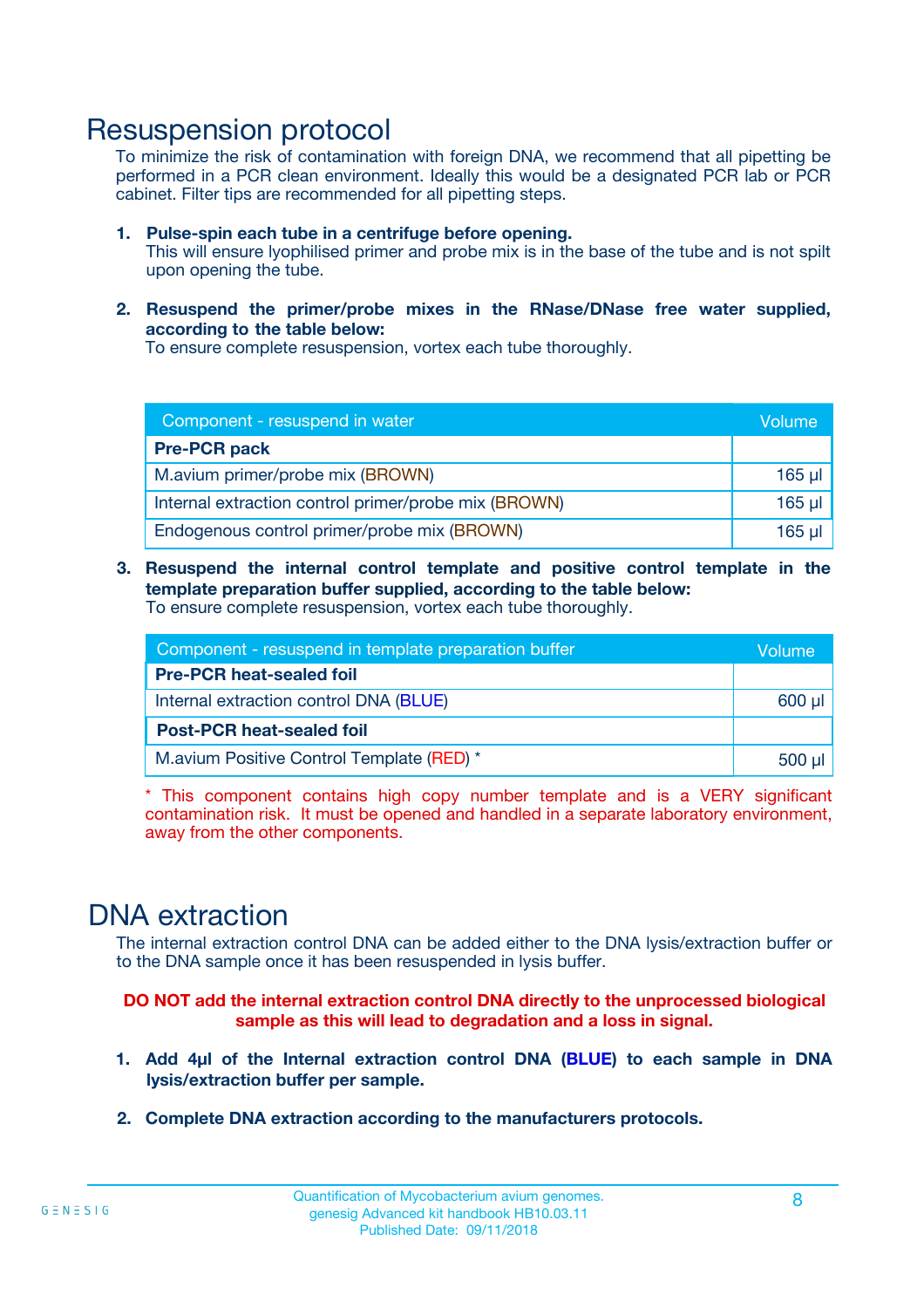# qPCR detection protocol

**1. For each DNA sample prepare a reaction mix according to the table below:** Include sufficient reactions for positive and negative controls.

| Component                                            | Volume   |
|------------------------------------------------------|----------|
| oasig or PrecisionPLUS 2X qPCR Master Mix            | $10 \mu$ |
| M.avium primer/probe mix (BROWN)                     | 1 µI l   |
| Internal extraction control primer/probe mix (BROWN) | 1 µl     |
| <b>RNase/DNase free water (WHITE)</b>                | $3 \mu$  |
| <b>Final Volume</b>                                  | 15 µl    |

**2. For each DNA sample prepare an endogenous control reaction according to the table below (Optional):**

**This control reaction will provide useful information regarding the quality of the biological sample.**

| Component                                   | Volume          |
|---------------------------------------------|-----------------|
| oasig or PrecisionPLUS 2X qPCR Master Mix   | $10 \mu$        |
| Endogenous control primer/probe mix (BROWN) | 1 µI            |
| <b>RNase/DNase free water (WHITE)</b>       | 4 µl            |
| <b>Final Volume</b>                         | 15 <sub>µ</sub> |

- **3. Pipette 15µl of each mix into individual wells according to your qPCR experimental plate set up.**
- **4. Prepare sample DNA templates for each of your samples.**
- **5. Pipette 5µl of DNA template into each well, according to your experimental plate set up.**

For negative control wells use 5µl of RNase/DNase free water. The final volume in each well is 20ul.

**6. If a standard curve is included for quantitative analysis, prepare a reaction mix according to the table below:**

| Component                                 | Volume  |
|-------------------------------------------|---------|
| oasig or PrecisionPLUS 2X qPCR Master Mix | 10 µl   |
| M.avium primer/probe mix (BROWN)          | 1 µI    |
| <b>RNase/DNase free water (WHITE)</b>     | $4 \mu$ |
| <b>Final Volume</b>                       | 15 µl   |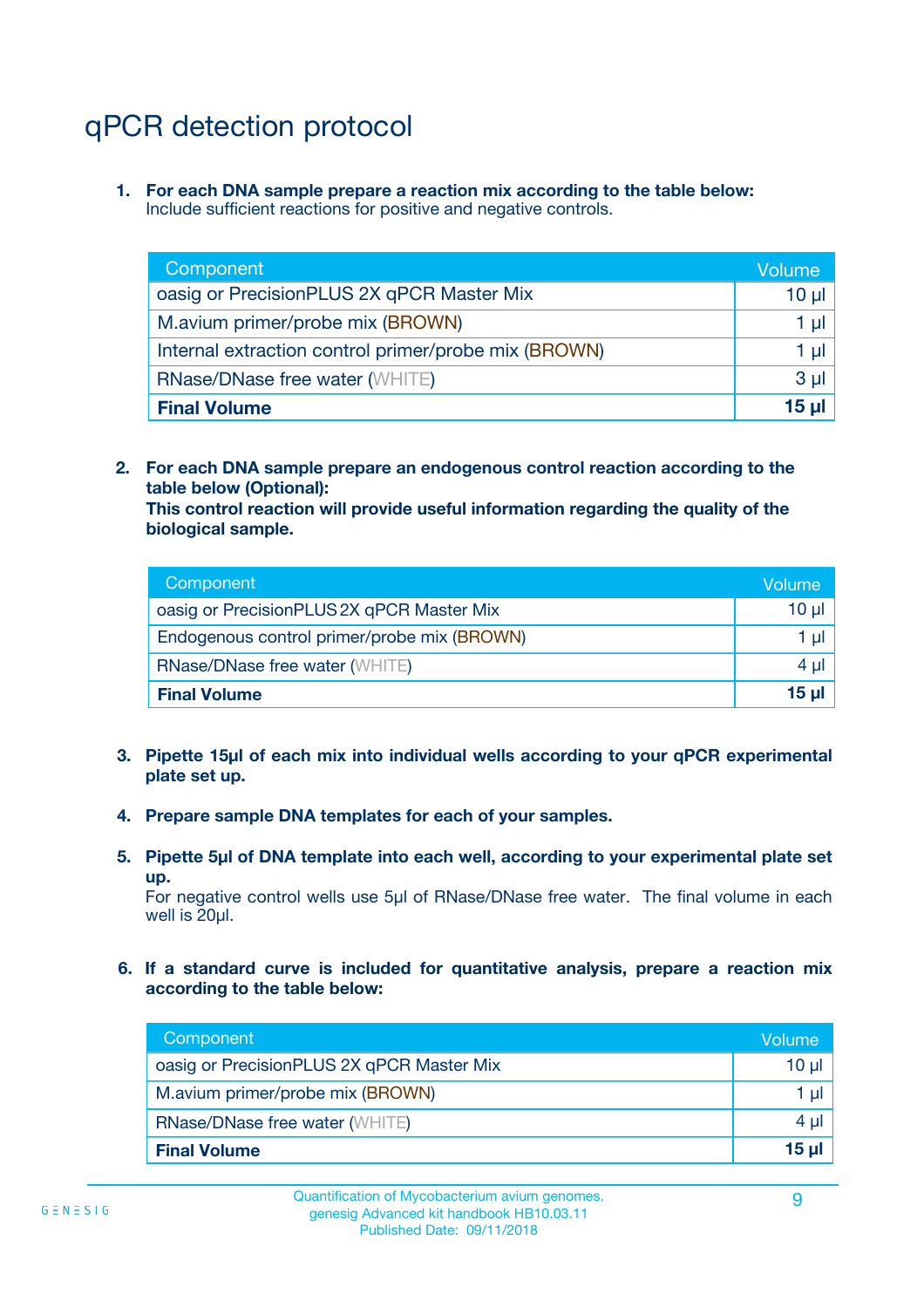#### **7. Preparation of standard curve dilution series.**

- 1) Pipette 90µl of template preparation buffer into 5 tubes and label 2-6
- 2) Pipette 10µl of Positive Control Template (RED) into tube 2
- 3) Vortex thoroughly
- 4) Change pipette tip and pipette 10µl from tube 2 into tube 3
- 5) Vortex thoroughly

Repeat steps 4 and 5 to complete the dilution series

| <b>Standard Curve</b>         | <b>Copy Number</b>     |
|-------------------------------|------------------------|
| Tube 1 Positive control (RED) | $2 \times 10^5$ per µl |
| Tube 2                        | $2 \times 10^4$ per µl |
| Tube 3                        | $2 \times 10^3$ per µl |
| Tube 4                        | $2 \times 10^2$ per µl |
| Tube 5                        | 20 per µl              |
| Tube 6                        | 2 per µl               |

**8. Pipette 5µl of standard template into each well for the standard curve according to your experimental plate set up.**

#### The final volume in each well is 20µl.

# qPCR amplification protocol

Amplification conditions using oasig or PrecisionPLUS 2X qPCR Master Mix.

|             | <b>Step</b>       | <b>Time</b>     | Temp    |
|-------------|-------------------|-----------------|---------|
|             | Enzyme activation | 2 min           | 95 °C   |
| Cycling x50 | Denaturation      | 10 <sub>s</sub> | 95 $°C$ |
|             | DATA COLLECTION * | 60 s            | 60 °C   |

\* Fluorogenic data should be collected during this step through the FAM and VIC channels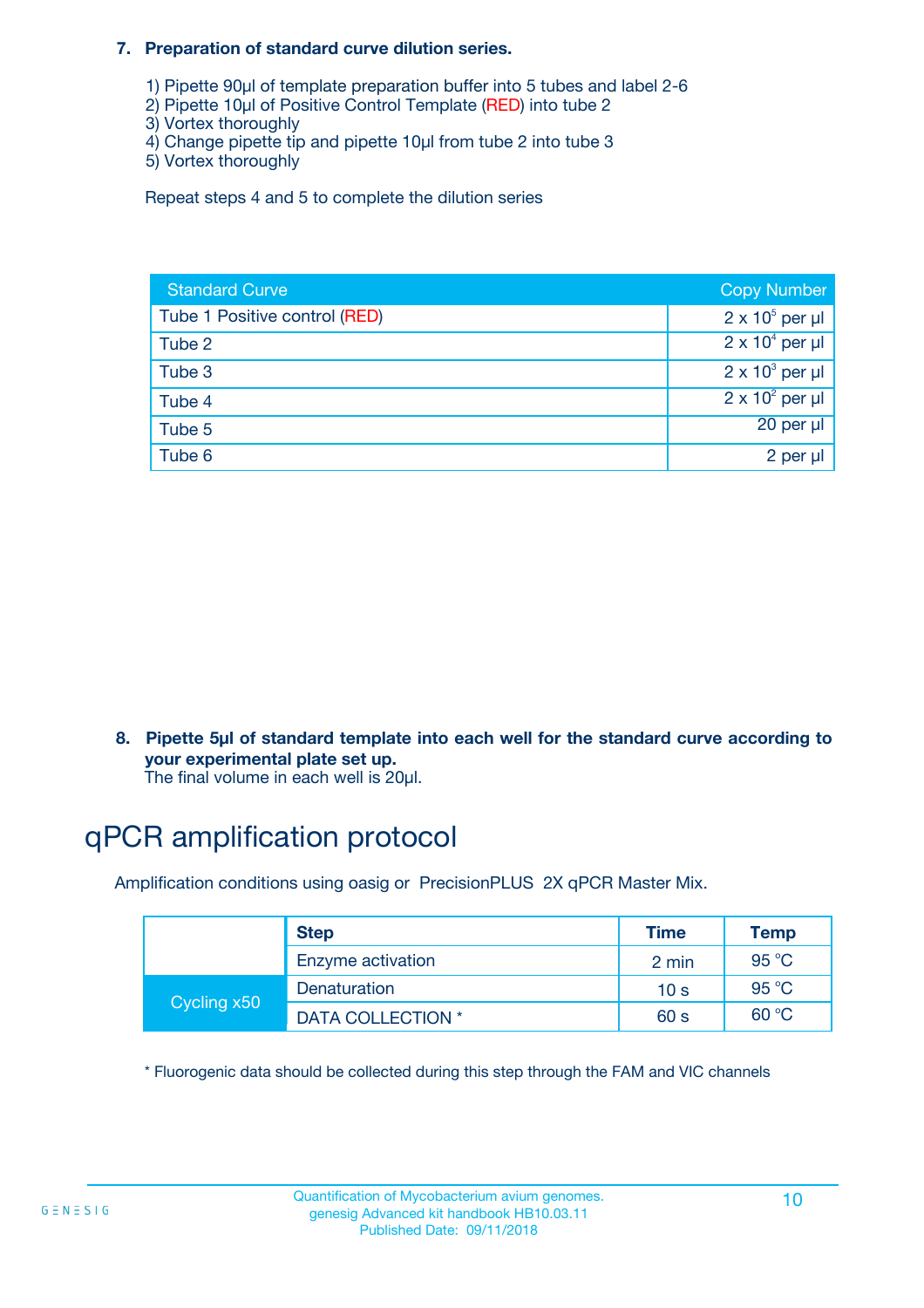# Interpretation of results

| <b>Target</b><br>(FAM) | <b>Internal</b><br>control<br>(NIC) | <b>Positive</b><br>control | <b>Negative</b><br>control | Interpretation                                                                                                  |
|------------------------|-------------------------------------|----------------------------|----------------------------|-----------------------------------------------------------------------------------------------------------------|
| $\leq 30$              | $+ 1 -$                             | ÷                          |                            | <b>POSITIVE QUANTITATIVE RESULT</b><br>calculate copy number                                                    |
| > 30                   | ٠                                   | ÷                          |                            | <b>POSITIVE QUANTITATIVE RESULT</b><br>calculate copy number                                                    |
| > 30                   |                                     | ÷                          |                            | <b>POSITIVE QUALITATIVE RESULT</b><br>do not report copy number as this<br>may be due to poor sample extraction |
|                        | ÷                                   | ÷                          |                            | <b>NEGATIVE RESULT</b>                                                                                          |
| $+ 1 -$                | $+ 1 -$                             | ÷                          | $\leq$ 35                  | <b>EXPERIMENT FAILED</b><br>due to test contamination                                                           |
| $+$ / -                | $+ 1 -$                             | ÷                          | > 35                       | $\star$                                                                                                         |
|                        |                                     | ÷                          |                            | <b>SAMPLE PREPARATION FAILED</b>                                                                                |
|                        |                                     |                            | $+$ /                      | <b>EXPERIMENT FAILED</b>                                                                                        |

Positive control template (**RED**) is expected to amplify between Cq 16 and 23. Failure to satisfy this quality control criterion is a strong indication that the experiment has been compromised.

\*Where the test sample is positive and the negative control is positive with a  $Ca > 35$ , the sample must be reinterpreted based on the relative signal strength of the two results:



If the sample amplifies  $> 5$  Cq earlier than the negative control then the sample should be reinterpreted (via the table above) with the negative control verified as negative.



If the sample amplifies  $< 5$  Cq earlier than the negative control then the positive sample result is invalidated and<br>the result should be determined  $the$  result should be inconclusive due to test contamination. The test for this sample should be repeated.